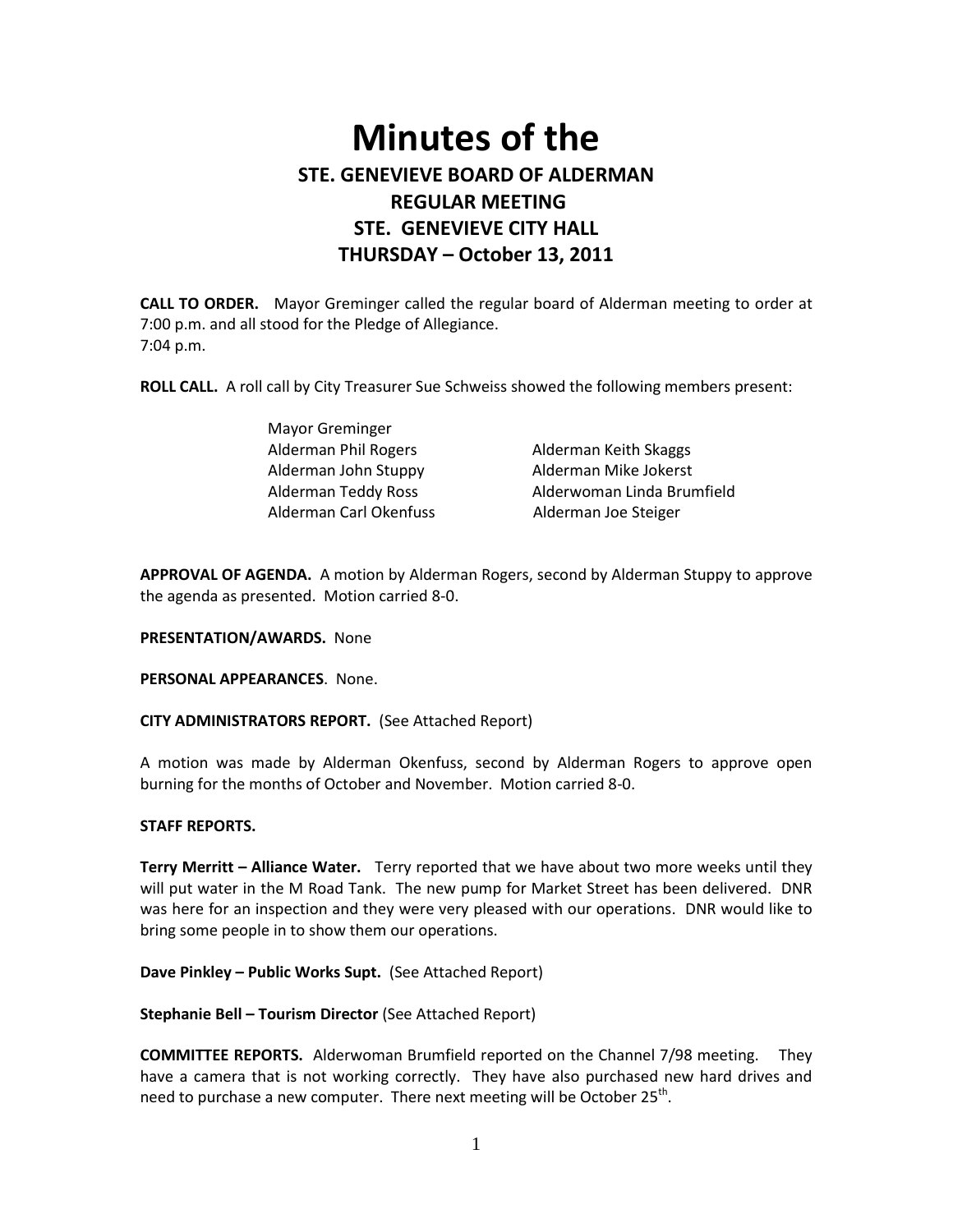### **CONSENT AGENDA.**

**Minutes Board of Aldermen Closed Session – September 8, 2011.** A motion by Alderman Steiger, second by Alderman Rogers to approve the minutes of the Ste. Genevieve Board of Aldermen Closed Session from September 8, 2011. Motion carried 8-0.

**Minutes Board of Aldermen Regular Meeting – September 22, 2011.** A motion by Alderman Rogers, second by Alderman Skaggs to approve the minutes of the Ste. Genevieve Board of Aldermen Meeting from September 22, 2011. Motion carried 8-0.

**Minutes Board of Aldermen Special Meeting – October 4, 2011.** A motion by Alderman Okenfuss, second by Alderman Stuppy to approve the minutes of the Ste. Genevieve Board of Aldermen Special Meeting from October 4, 2011. Motion carried 8-0.

# **OLD BUSINESS**

**BILL NO. 3822. AN ORDINANCE AUTHORIZING THE CITY OF STE. GENEVIEVE, MISSOURI TO ENTER INTO A LEASE PURCHASE TRANSACTION, THE PROCEEDS OF WHICH WILL BE USED TO PAY THE COSTS OF REFUNDING THE CITY'S OUTSTANDING SERIES 2005 CERTIFICATES OF PARTICIPATION; AND TO APPROVE THE EXECUTION OF CERTAIN DOCUMENTS AND ACTIONS IN CONNECTION THEREWITH AS AMENDED. 2nd READING.** Mr. Landon Boehm with Piper Jaffray was here to answer any questions that the Board may have. Mr. Boehm stated that the City of Ste. Genevieve received the  $4<sup>th</sup>$  highest rating. These bonds were sold on an "A" rating basis. By refinancing the City will get this debt paid off 2 ½ years earlier. A motion by Alderman Rogers, second by Alderwoman Brumfield, Bill No. 3822 was placed on its second and final reading, read by title only, considered and passed by a roll call vote as follows: Ayes: Alderman Skaggs, Alderman Rogers, Alderman Stuppy, Alderman Jokerst, Alderman Steiger, Alderman Ross, Alderman Okenfuss and Alderwoman Brumfield. Nays: None Motion carried 8-0. Thereupon Bill No. 3822 was declared Ordinance No. 3765 signed by the Mayor and attested by the City Clerk.

#### **NEW BUSINESS**

**BILL NO. 3823. AN ORDINANCE ADOPTING BYLAWS FOR THE STE. GENEVIEVE TOURISM ADVISORY COUNCIL.** 1<sup>ST</sup> READING. A motion by Alderman Steiger, second by Alderman Ross to table Bill No. 3823. Motion carried 8-0.

**BILL NO. 3824. AN ORDINANCE AUTHORIZING THE EXECUTION AND DELIVERY OF A MASTER EQUIPMENT LEASE/PURCHASE FOR TWO PATROL VEHICLES FOR THE STE. GENEVIEVE POLICE DEPARTMENT. 1 st READING.** A motion by Alderman Rogers, second by Alderman Okenfuss, Bill No. 3824 was placed on its first reading, read by title only, considered and passed with an 8-0 vote of the Board of Aldermen.

**BILL NO. 3825. AN ORDINANCE APPROVING A MEMORANDUM OF AGREEMENT WITH ALLIANCE WATER RESOURCES, INC., A MISSOURI CORPORATION TO MODIFY THE INITIAL PROFESSIONAL SERVICE AGREEMENT DATED AUGUST 12, 2010. 1ST READING.** A motion by Alderman Rogers, second by Alderman Skaggs, Bill No. 3824 was placed on its first reading, read by title only, considered and passed with an 8-0 vote of the Board of Aldermen. A motion by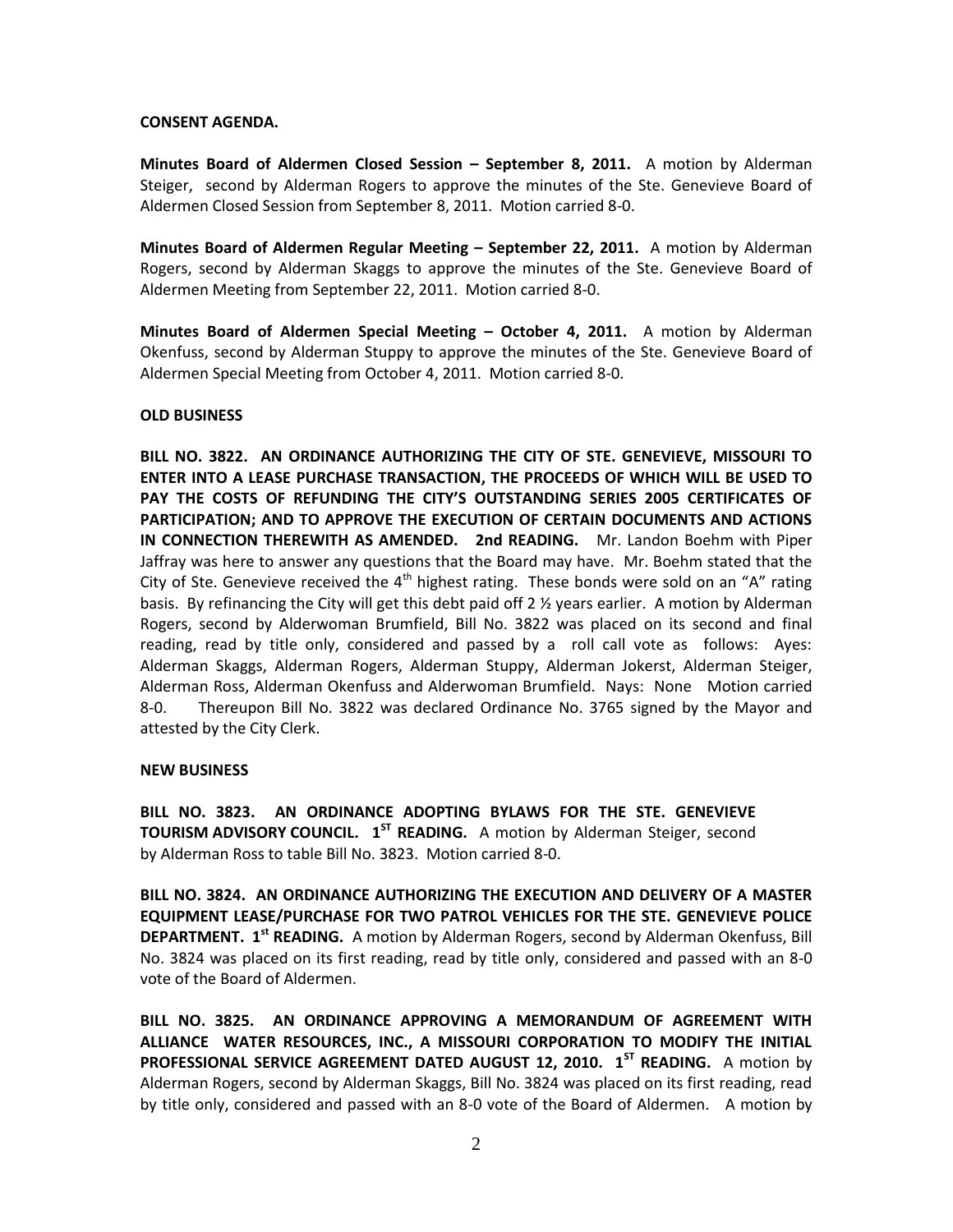Alderman Skaggs, second by Alderman Okenfuss to proceed with the second and final reading of Bill No. 3825. Motion carried 8-0. A motion by Alderman Rogers, second by Alderman Skaggs, Bill No. 3825 was placed on its second and final reading, read by title only, considered and passed by a roll call vote as follows: Ayes: Alderman Skaggs, Alderman Rogers, Alderman Stuppy, Alderman Jokerst, Alderman Steiger, Alderman Ross, Alderman Okenfuss and Alderwoman Brumfield. Nays: None Motion carried 8-0. Thereupon Bill No. 3825 was declared Ordinance No. 3766 signed by the Mayor and attested by the City Clerk.

**BILL NO. 3826. AN ORDINANCE APPROVING AMENDMENT #2 IN THE AMOUNT OF A DEDUCTION OF (\$33,481.47) AND A FINAL CONTRACT AMOUNT OF \$132,918.53 ON THE AGREEMENT OF PROFESSIONAL SERVICES WITH HORNER & SHIFRIN, INC. RELATING TO MAPPING, INFILTRATION AND INFLOW INVESTIGATION, AND SEWER SYSTEM EVALUATION SURVEY. 1 st READING.** A motion by Alderman Rogers, second by Alderman Stuppy, Bill No. 3826 was placed on its first reading, read by title only, considered and passed with an 8-0 vote of the Board of Aldermen.

**BILL NO. 3827. AN ORDINANCE ESTABLISHING A \$250.00 DAILY FEE FOR BALL TOURNAMENTS THAT ARE PLAYED ON ANY FIELD THAT IS MAINTAINED BY THE CITY OF STE. GENEVIEVE, MISSOURI. 1ST READING.** A motion by Alderman Okenfuss, second by Alderman Rogers to table Bill No. 3827. Motion carried 8-0.

**BILL NO. 3828. AN ORDINANCE AUTHORIZING THE MAYOR TO ENTER INTO A CONTRACT WITH FLYNN DRILLING COMPANY, INC. IN THE AMOUNT OF SIXTEEN THOUSAND EIGHT HUNDRED FORTY FIVE DOLLARS \$16,845.00 FOR THE REPAIR WORK OF DRINKING WELL NO. 6. 1ST READING.** A motion by Alderman Rogers, second by Alderman Stuppy, Bill No. 3828 was placed on its first reading, read by title only, considered and passed with an 8-0 vote of the Board of Aldermen. A motion by Alderman Okenfuss, second by Alderman Rogers to proceed with the second and final reading of Bill No. 3828. Motion carried 8-0. A motion by Alderman Rogers, second by Alderman Skaggs, Bill No. 3828 was placed on its second and final reading, read by title only, considered and passed by a roll call vote as follows: Ayes: Alderman Skaggs, Alderman Rogers, Alderman Stuppy, Alderman Jokerst, Alderman Steiger, Alderman Ross, Alderman Okenfuss and Alderwoman Brumfield. Nays: None Motion carried 8-0. Thereupon Bill No. 3828 was declared Ordinance No. 3767 signed by the Mayor and attested by the City Clerk.

**PUBLIC COMMENTS** – None.

#### **OTHER BUSINESS.**

# **DEMOLITION PERMITS.**

Steve and Sandy Clemens, 460 Sycamore Street is requesting certificate of appropriateness to demolish an outbuilding (metal shed). A motion by Alderman Stuppy, second by Alderman Skaggs to approve the certificate of appropriateness as requested. Motion carried 8-0.